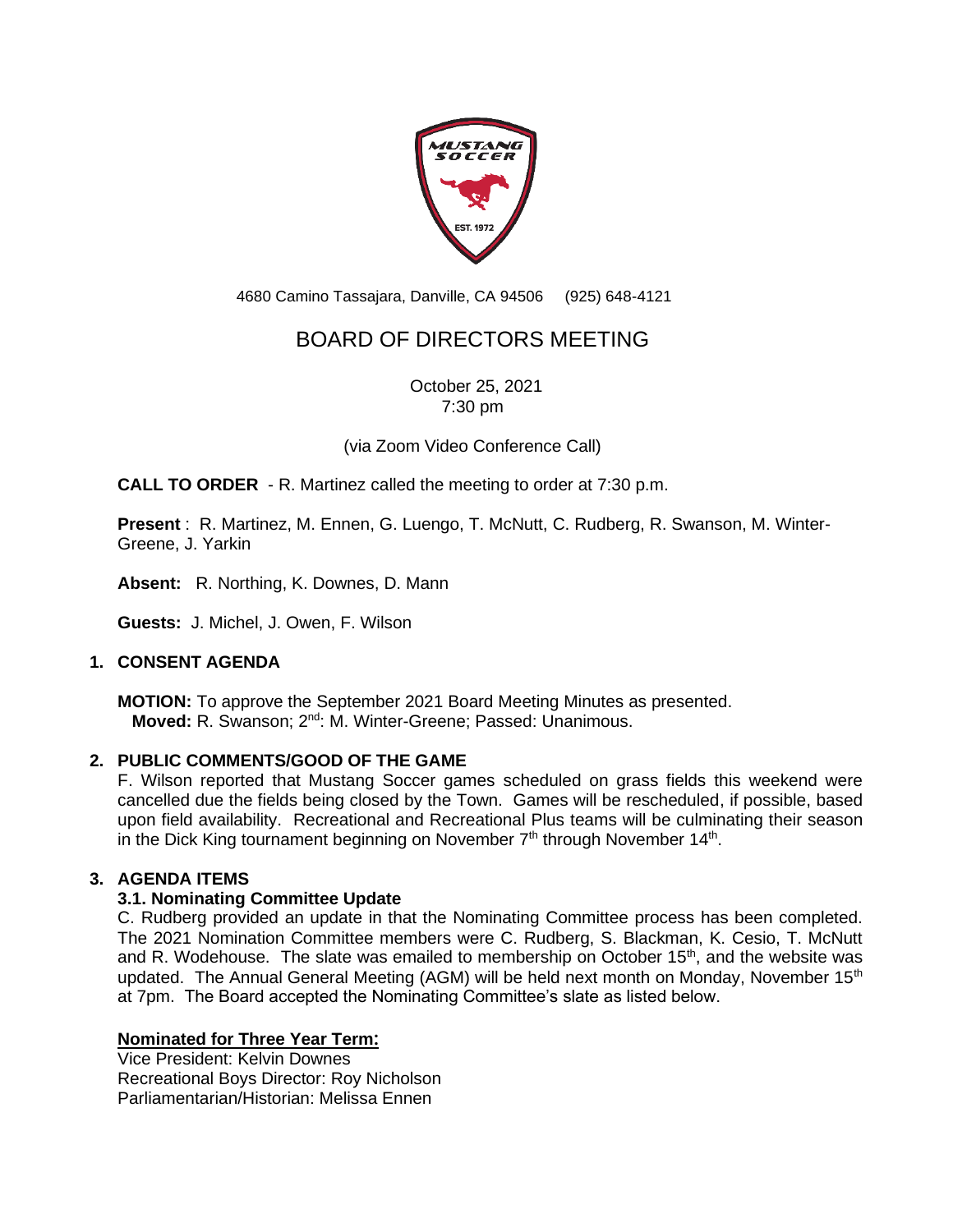# **Board Positions Not Up for Election This Year:**

President: Richard Northing Treasurer/Secretary: Ricardo Martinez Competitive Director: David Mann Recreational Girls Director: Tripp McNutt Recreational Plus Director: Chris Rudberg Referee Director: Justin Yarkin Equipment Director: Reid Swanson Fields Director: Greg Luengo

C. Rudberg suggested finding ways to integrate the other candidates that had shown an interest in the Board. These individuals should be used for future sub-committee type work with the Board or Executive Committee.

C. Rudgerg added that the Nominating Committee process and timeline, provided by G. Luengo and M. Ennen, was followed this year and helped the committee work run smoothly. He will revise a few items, then will be forwarding their process to J. Michel in order to share in future years with the Nominating Committee.

R. Martinez expressed his gratitude for M. Winter-Greene's dedication, time and effort as a volunteer Recreational Boys Director over 15+ years.

# **3.2. AGM Volunteer Award Recipients**

The following awards will be given at the AGM:

- Linda Ziemba Award: Volunteer of the Year Award in recognition for a person who generously volunteered their time and energy on behalf of the youth of the Mustang Soccer League
- Rick Samson Award: Alcaffodio/Volunteer Award for the Competitive Elite Youth Athletes
- Bob Oxenburgh "Honor the Game" Award: Presented to the individual who best exemplifies the spirit of honoring the game through their actions and sportsmanship, demonstrating to the children of youth that the game and it's values are more important than a victory. This award goes back to when PCA started in 1998 at Stanford. The idea is not to win at any cost. PCA wants every coach to be a double goal coach - winning and teaching life lessons.
- Kinnear Award: Competitive Coach of the Year selected by the Coaching Directors
- Referee Awards: Male Youth Referee & Female Youth Referee, and Mike Shimansky Adult Referee of the Year Award - selected by Justin Yarkin, Referee Director
- Student Athlete Awards (SAA): Student Athlete Application Deadline: October 15<sup>th</sup> Selected by SAA Committee

The above Ziemba, Samson, and Oxenbourgh awards were discussed by the Board members and the recipients were deteremined. The Referee award recipient names have been determined. The recipient of the Kinnear Award will be selected while the SAA interviews will be conducted and recipients determined in the next two weeks.

In addition, those volunteer names to be thanked and included in the AGM program, such as AGC's, youth coaches, etc. should be forwarded to S. Ahn, if not done already. These volunteers will receive a thank you note and a gift card from Mustang Soccer.

# **3.3. Registration Update for 2022 and Budget Update**

As registration and program fees have been received, our financials will be impacted by monthly expenses occurring until the end of the fiscal year. Cash flow projections have been completed with a projected financial net loss and a positive cash flow after deducting depreciation expense for the fiscal year ending January 31, 2022. Conservative estimates were used, and the futsal program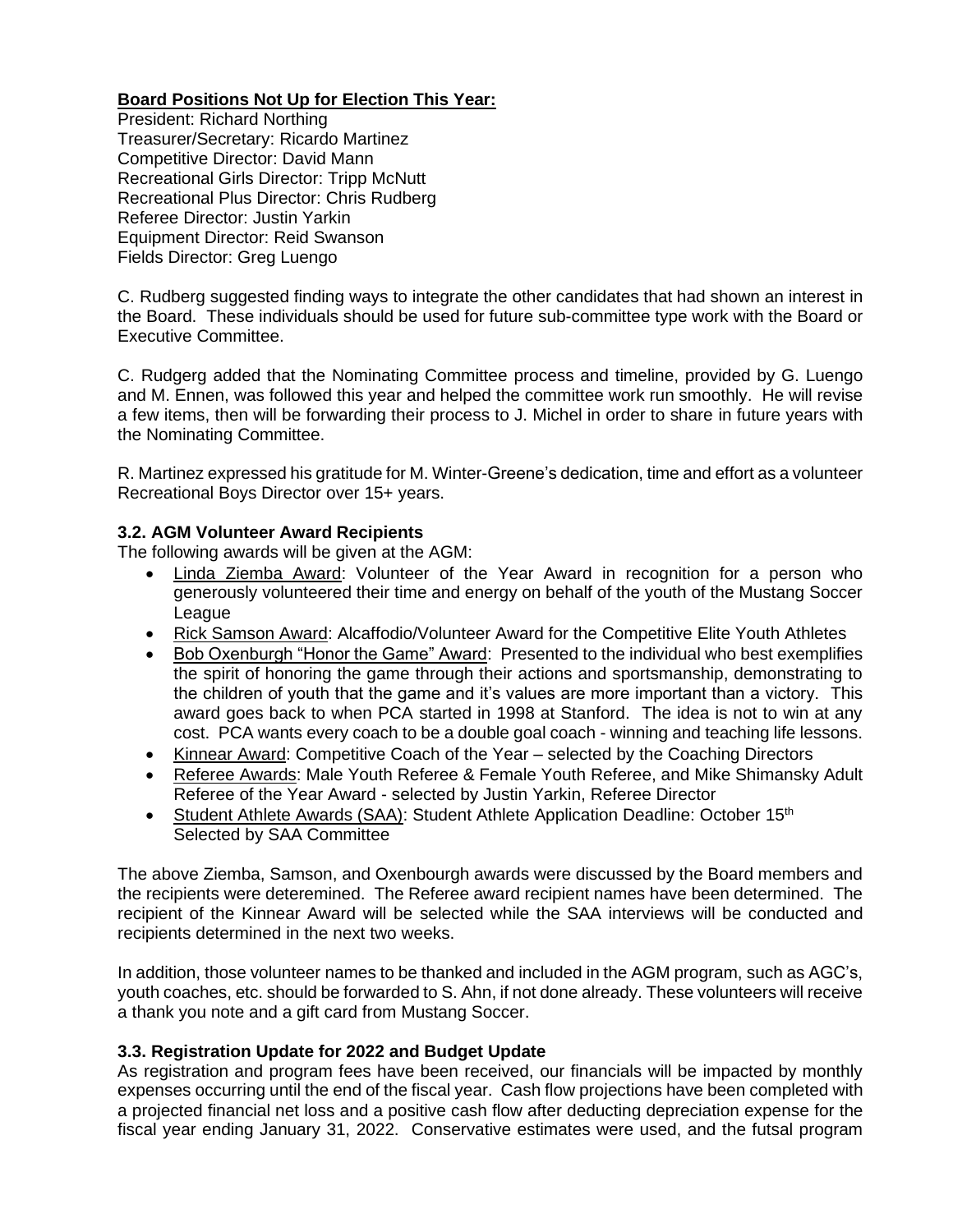was not factored in the projections which should positively impact the financials. These results are encouraging as we leave the covid pandemic and see volunteer coaches and referees come back to the soccer programs for a full season.

Registration and program fees are currently being analyzed for a planned fee increase next season for 2022/2023 registration. The last fee increase occurred in the 2016/2017 soccer season. A Board vote for the fee increase will occur at a future meeting prior to next season's registration opening on February 1<sup>st</sup>.

# **3.4. Executive Director Update**

F. Wilson provided a covid update – positive cases seem to be slowing down in our area which is moving in the right direction. Recreational and recreational plus games have been scheduled for the Dick King end of season tournament.

Multiple programs are being finalized, such as competitive futsal, 4v4, high school camp, spring break/summer camps, and spring striker training. Andy Mittler will be running the 4v4 program to be held in January and February. He has joined the Mustang Soccer coaching staff and brings 25 years of soccer experience, which most recently came from San Ramon FC.

2022 planning has begun, along with vetting coaches for the next 2022/2023 soccer season.

# **3.5. Fields Equipment Issue**

G. Luengo reportedt that field equipment continues to be left out after the last weekday practice and weekend games. The situation has worsened this fall season. Goals are not locked or placed back to their respectivestorage area with tents and flags not being placed away in knack boxes. Game schedules on our website are denoted with an icon to show that a game is the last one; however, coache or team managers are not reading the schedules. Board discussion followed.

The following ideas were discussed:

- purchase future large goals out of different material, such as aluminum, weighing less and be easier to move
- place wheels on goals, particularly those located on grass fields
- teams assign a parent as setup/takedown volunteer role rec and comp teams
- email notifications to team that they are last game of the weekend
- reinforce that if no one is warming up, then all field equipment must be put away
- teams lose their privilege of using any equipment
- teams take a picture of goals and knack box and email photo to show proof of being properly placed away
- hire a field crew to check all field locations
- utlize a volunteer site coordinator Monday to Friday (one coach practicing end of day) responsible for reminding other coaches at same time to clear the field of all equipment before everyone leaves / then use field crew for Saturday & Sundays
- education and communication before season at coaches meeting
- education videos on how to place nets on a goal, where equipment is expected to be placed, how to take down after use, etc.
- conduct a "volunteer field crew meeting" for communciation & education of process
- impact team standings
- monetary fine to teams

G. Luengo added the usage of text notifications through demosphere, similar to a restaurant reminder that says your table will be ready in an hour. F. Wilson will follow-up with Demosphere to see if they are able to add this capability to their system.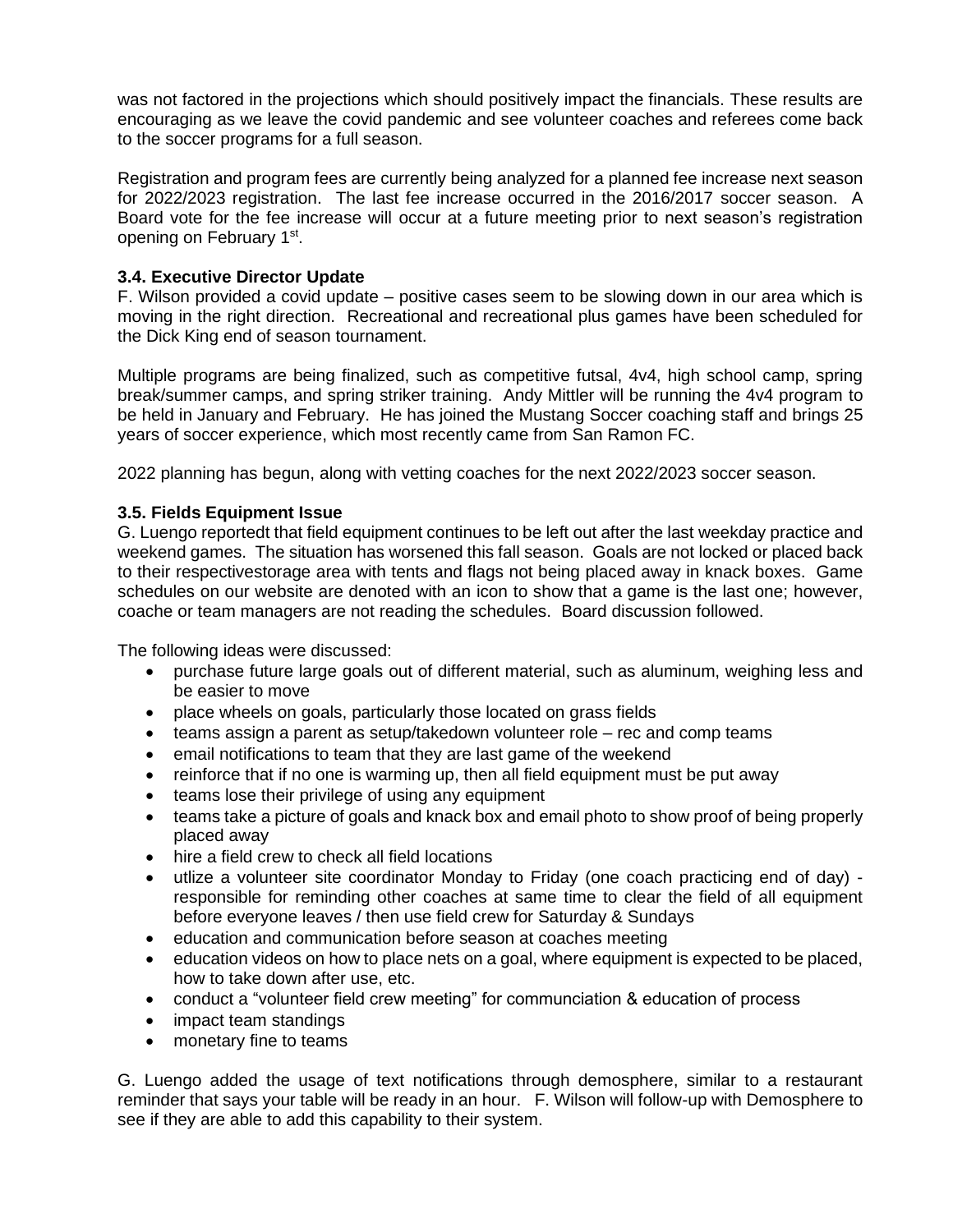#### **3.6. Futsal Update**

F. Wilson is finalizing the competitive futsal program. Mustang Soccer will work with Enrique Periera. We will participate in the Diable Futsal League and continue to compete in the Diablo Futsal Champions Cup series. An all weather outdoor fusal court will be purchased in the near future and placed in the upper field grass at MSC.

#### **4. COMMITTEE REPORTS**

**4.1. Honor the Game**

Nothing to report.

#### **5. OLD BUSINESS**

#### **5.1. Marketing and Communications**

R. Martinez reminded members that M. Durkee will be sending out the next enewsletter on November  $1<sup>st</sup>$  and to please forward her information for inclusion. M. Durkee is also working on future sponsorship and fundraiser opportunities.

#### **5.2. Competitive Elite & Premier Update**

P. Uriz reported that State Cup rounds were completed last weekend. The ECNL teams are coming to a close in November/December before high school soccer season begins for the older teams U15 and older. Davis is hosting an ECNL Bay Area Conference for ECNL and second teams to participate on November 6/7. Competitive coaches are beginning the evaluation process of their players. Coach evaluations by families will take place mid November to early December.

#### **5.3. Rec Update**

M. Winter-Greene reported that the recreational season has been going smoothly, except for a few parent behavior situations and sportsmanship issues where teams were running up the scores against opponents. These issues have been addressed with the respective teams and coaches. T. McNutt added that end of season evaluations will be coming next. Not only will coach evaluations be sent out but also surveys to evaluate how Mustang Soccer has been doing. Recreational players are looking forward to the Dick King end of season tournament.

#### **5.4. RecPlus Update**

C. Rudberg reported that RecPlus has had some behaviorial issues that F. Wilson has been addressing. RecPlus templates will be provided to coaches and trainers for their player evaluations. These evaluations will assist with the Winter Select program and RecPlus team formations for next season.

#### **5.5. Equipment Update**

Competitive coach gear is currently being distributed. M. Ennen asked about the status of uniform refunds from Soccer Pro and what the process is. She will obtain more detail about that process from R. Swanson.

R. Martinez announced that J. Owen and K. Downes worked on a  $50<sup>th</sup>$  anniversary shield logo design to be placed on uniforms for next season.

#### **5.6. Referee Update**

J. Yarkin reportedt that all games have been assigned referees. There have been no Mustang Soccer games without any referee. This season, we have new referees working a lot of games which has helped with the referee coverage.

F. Wilson added that J. Yarkin has increased the referee pool which has provided exceptional referee coverage for Mustang Soccer home games. All his referee work is really appreciated.